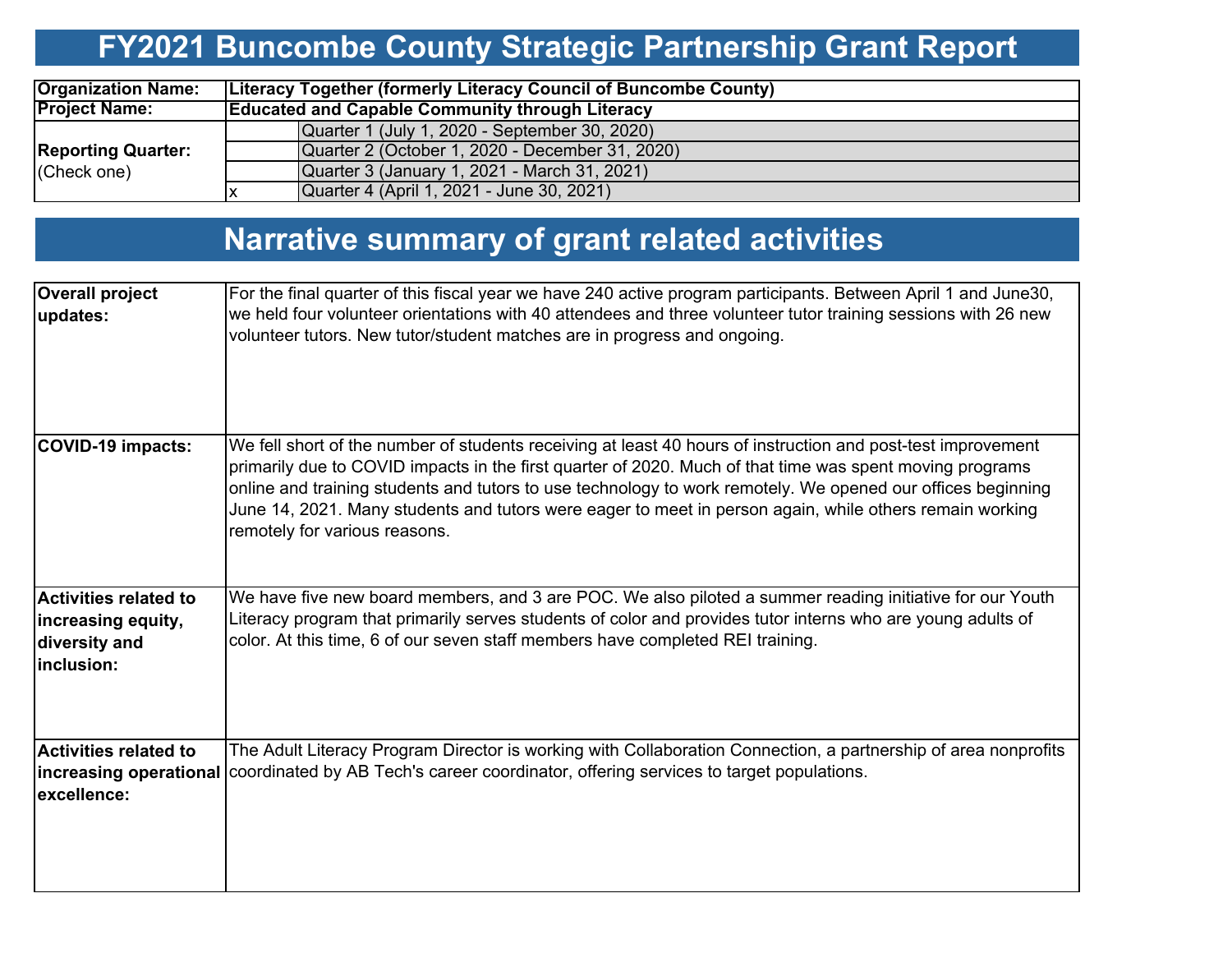# **FY2021 Buncombe County Strategic Partnership Grant Report**

| <b>Organization Name:</b> | <b>Literacy Together (formerly Literacy Council of Buncombe County)</b> |                                                        |  |  |  |  |  |  |  |
|---------------------------|-------------------------------------------------------------------------|--------------------------------------------------------|--|--|--|--|--|--|--|
| <b>Project Name:</b>      |                                                                         | <b>Educated and Capable Community through Literacy</b> |  |  |  |  |  |  |  |
|                           |                                                                         | Quarter 1 (July 1, 2020 - September 30, 2020)          |  |  |  |  |  |  |  |
| <b>Reporting Quarter:</b> | 10                                                                      | Quarter 2 (October 1, 2020 - December 31, 2020)        |  |  |  |  |  |  |  |
| (Check one)               |                                                                         | Quarter 3 (January 1, 2021 - March 31, 2021)           |  |  |  |  |  |  |  |
|                           |                                                                         | Quarter 4 (April 1, 2021 - June 30, 2021)              |  |  |  |  |  |  |  |

### **Progress toward annual goals**

|                                                                             | Please only include new data for the specific quarter |                  |                  |                  |           |                 |
|-----------------------------------------------------------------------------|-------------------------------------------------------|------------------|------------------|------------------|-----------|-----------------|
| <b>Measure</b>                                                              | <b>Annual Goal</b>                                    | <b>Quarter 1</b> | <b>Quarter 2</b> | <b>Quarter 3</b> | Quarter 4 | <b>Progress</b> |
| # of adult students served                                                  | 160                                                   | 173              | 5                | 62               |           | 240             |
| % of students attending at least 40 hours of<br><i>instruction</i>          | 60%                                                   | $\Omega$         | $0\%$            | 28%              | 27%       | 28%             |
| % showing improvement on post-tests                                         | 65%                                                   | n/a              | n/a              | n/a              | 44%       | 44%             |
| $\#$ of students securing a new job or promotion                            | 15                                                    | 8                |                  | 16               |           | 26              |
| # of students increasing their involvement in<br>their children's education | 30                                                    | 8                |                  | 30               | 6         | 45              |

#### **Comments:**

We have a total of 11 new citizens for the fiscal year, July 1, 2020 through June 30, 2021.